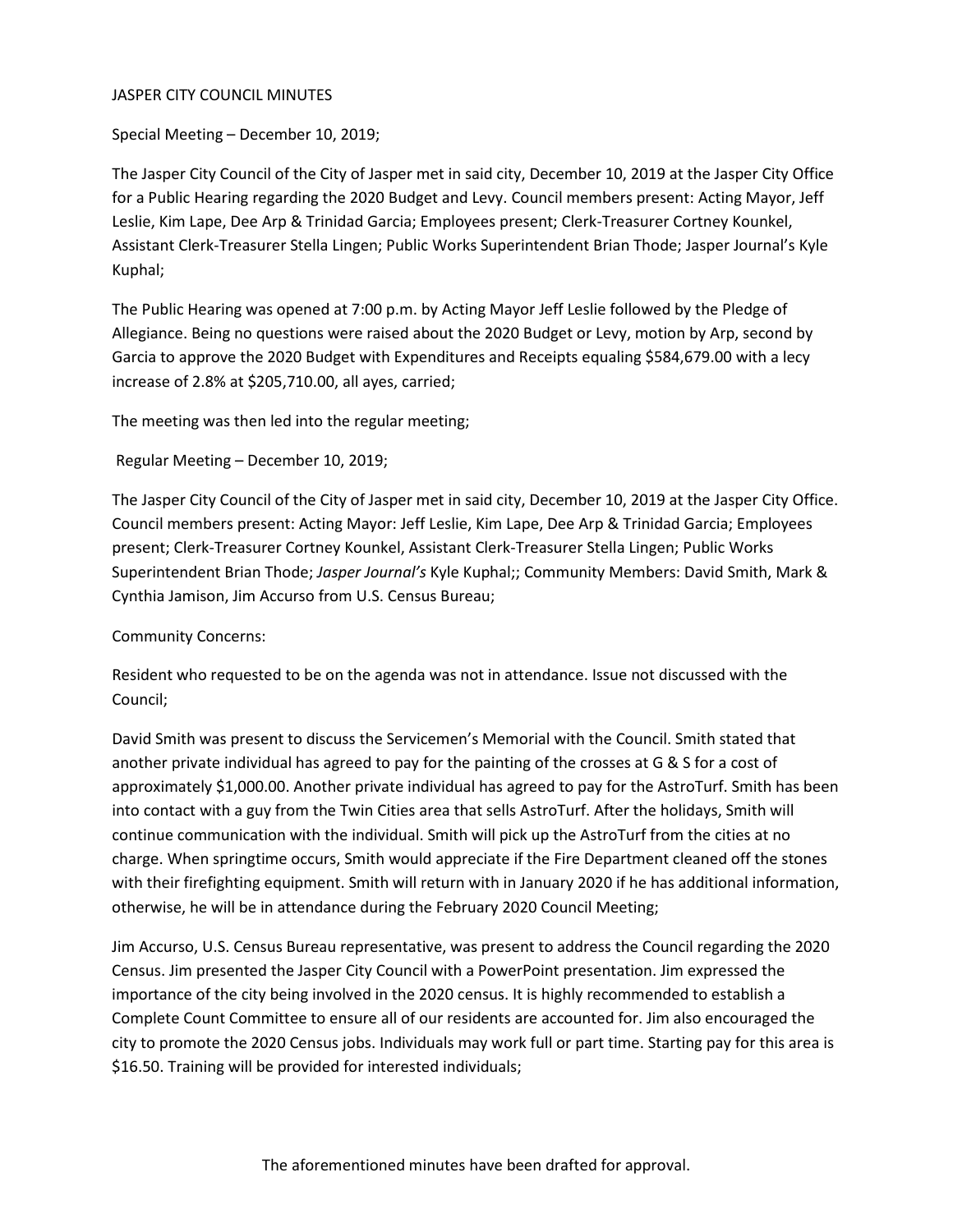Cynthia and Mark Jamison were present to address the Council about operating a business within City limits. The Jamison's would like to open a variety store within Jasper so resident can find their basic toiletries, paper, books, etc. at a convenient location. Since the close of Shopko in Pipestone, many individuals are driving the Sioux Falls or Marshall for their basic needs. Kounkel has been working with the Jamison's on obtaining a building but nothing has come through as of this time. The Jamison's would be interested in placing a building on an empty lot in Jasper. This could potentially cost anywhere from \$60,000.00 to \$100,000.00 which does not include the cost of initial inventory. Councilmember Arp stated that she would prefer to see the Jamison's rent a building to ensure that the business was a success. Councilmember Lape then mentioned the building owned by Terry Skyberg near the Jasper Yards location. The Jamison's obtained Terry's contact information from Kounkel and were eager to contact him;

Motion by Arp, second by Lape to approve the minutes from the Special & Regular Meeting on November 12, 2019, all ayes, carried;

Sealed Bids for the Sale of the 2004 Chevy Pickup Truck were opened at 7:30 p.m. The bids are as follows:

- Jason Steuck, \$2,513.00;
- Weston Matthiesen, \$2,399.00;
- Redwood Auto, \$3,900.00;
- Dan VanShelton, \$3,675.00;
- City of Rushmore, \$2,500.00;
- Krug Products, \$1,200.00;
- Homero Hernandez, \$3,500.00;
- Valley Motor-Volga, \$1,086.01;
- Tom Thone, \$2,250.00;
- Chuck DeSchepper, \$4,412.00;
- Curt Stockwell, \$3,800.00;

Motion by Arp, second by Lape to accept the highest bid amount of \$4,412.00 from Chuck DeSchepper for the sale of the 2004 Chevy Pickup Truck. Kounkel will notify all sealed bid participants of the decision;

Review and approve the November Claims to date: Clean 'N' Clear, Clean Carpets of QCC, City Office & Meeting Room, \$1,135.00; USTI, Water Billing Maint. Contract, \$1,059.96; Ambulance Annual Payroll, \$12,809.87; Fire Department Annual Payroll, \$5808.76; John's Repair, Repairs on Snow Tractor/New Snow Blade, \$5,735.97; Pam Hubner, Sidewalk Replacement Program Participant, \$1,500.00; Further, VEBA-Annual Contributions, \$1,800.00;; Motion by Arp, second by Garcia to approve the November Claims as provided, all ayes, carried;

Receipts noted: M. Slinger, Fire Call, \$800.00;

DELINQUENT SEWER/WATER/GARBAGE: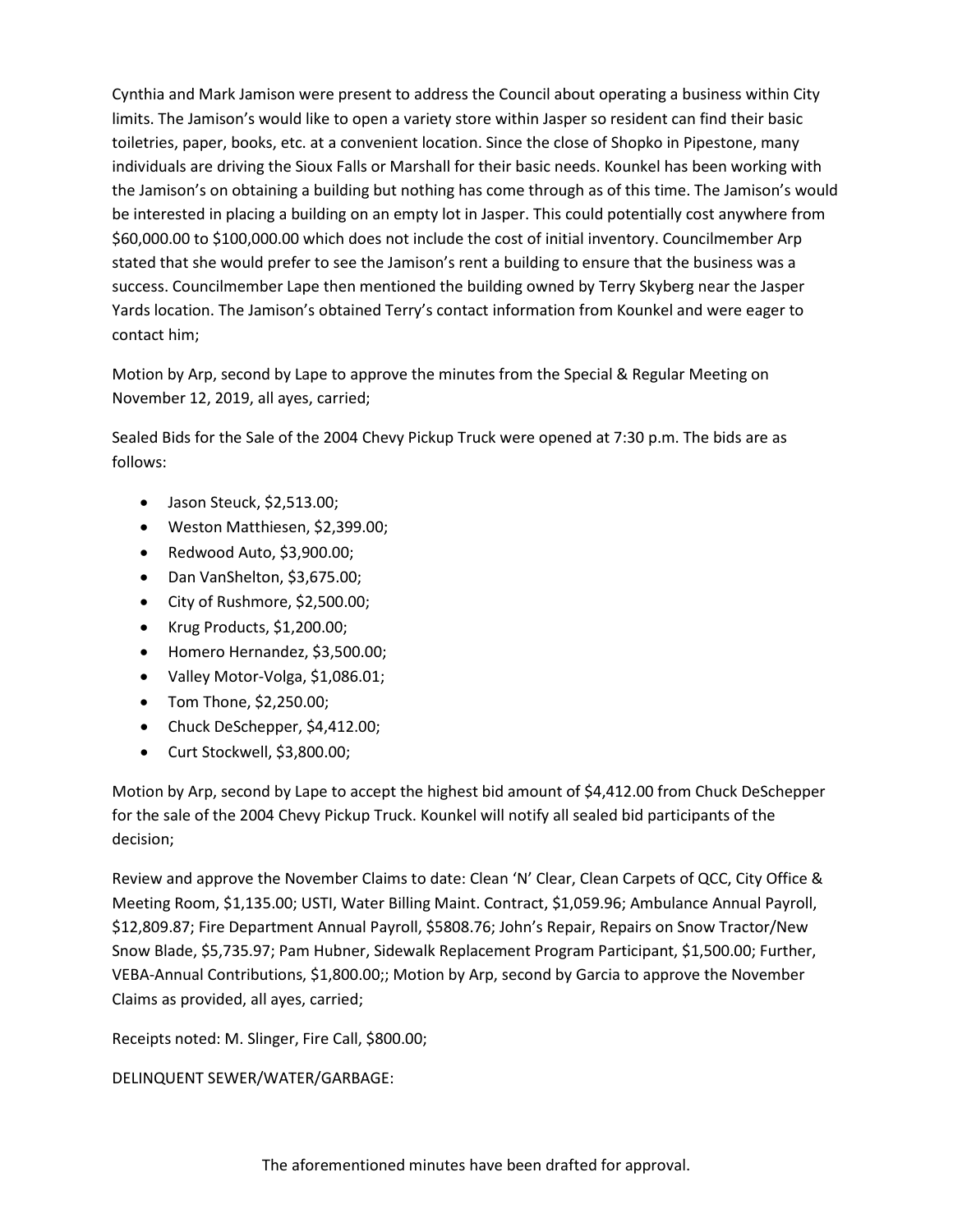Resolutions 19-316A Rock County and Resolution 19-316B Pipestone County were presented to the Council with the assessed delinquent Sewer, Water, Garbage & Property Maintenance Bills;

Motion by Garcia, second by Arp to approve the United Fund distribution list, all ayes, carried;

The United Fund collected 215 pounds of food during the most recent drive. The United Fund is currently sitting at \$3,550.00;

Wellness Center/QCC:

Interested party found another location for her business. The QCC is no longer being considered;

NEW BUSINESS:

Motion by Arp, second by Garcia to approve the off-sale liquor license application for Stonewall Bar & Grill for 2020, all ayes, carried;

Motion by Lape, second by Arp to approve Resolution 19-344 ADOPTING THE PAYABLE 2020 FINAL PROPERTY LEVY AND BUDGET FOR THE CITY OF JASPER, all ayes, carried;

Motion by Lape, second by Garcia to approve Resolution 19-344A (Business License Fee for 2020), all ayes, carried;

Motion by Arp, second by Lape to approve RESOLUTION 18-345B (Designate Funds in Money Markey Savings Account), all ayes, carried;

OLD BUSINESS: NA

PUBLIC WORKS REPORT:

No Land use permits issued during the month of November;

The Public Works Department is done discharging the ponds. The ponds are empty as of this time;

The Site Inspection with FEMA was completed with no issues;

Thode mentioned that the siren quite working recently due to a blown fuse. The City of Sioux Falls has stopped testing their siren in the cold weather because they determined it did more harm to the equipment than good. Thode recommended that the City of Jasper also follow suit and discontinue the use of the siren until the springtime. The siren will still be tested on the  $1<sup>st</sup>$  Wednesday of the month by Pipestone County. All weather related emergencies will be sounded by Pipestone County as well. The siren usage will be reevaluated at the April Council meeting;

ITEMS ANYONE WANTS TO ADD TO THE AGENDA:

Additional Council Hours/Training need to be turned in by Wednesday, December 11, 2019;

Upcoming Meetings: